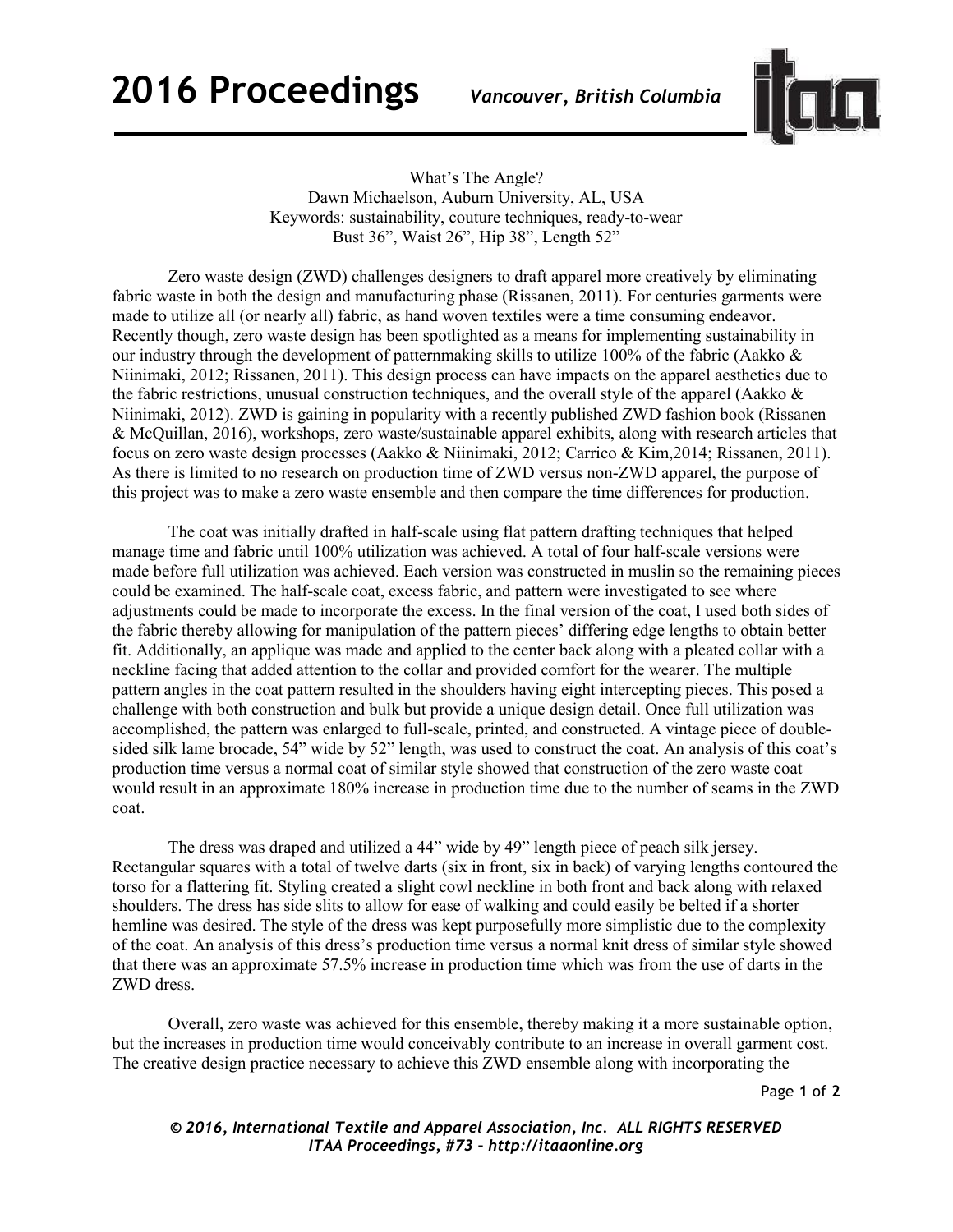advantage of using double-sided fabric to aid in ZWD contributes to the existing sustainable design literature. Additionally, it is conceivable that variances in production times for zero waste apparel versus standard apparel may add to the ZWD garment which is rarely considered in sustainable research.

References

- Aakko, M., & Niinimaki, K. (2012). Proceedings from 10<sup>th</sup> European Academy of Design Conference: *0% Waste, 100% Aesthetics.* Gothenburg, Sweden.
- Carrico, M., & Kim, V. (2014). Expanding zero-waste design practices: A discussion paper*. International Journal of Fashion Design, Technology and Education, 7*(1), 58-64.
- Rissanen, T. (2011). 3.4 Designing Endurance. In A. Gwilt & T. Rissanen (Eds.), *Shaping Sustainable Fashion: Changing the Way We Make and Use Clothes (pp. 127-138). London: Routledge.*

Rissanen, T., & McQuillan, H. (2016). *Zero waste fashion design.* New York, NY:Fairchild Books.